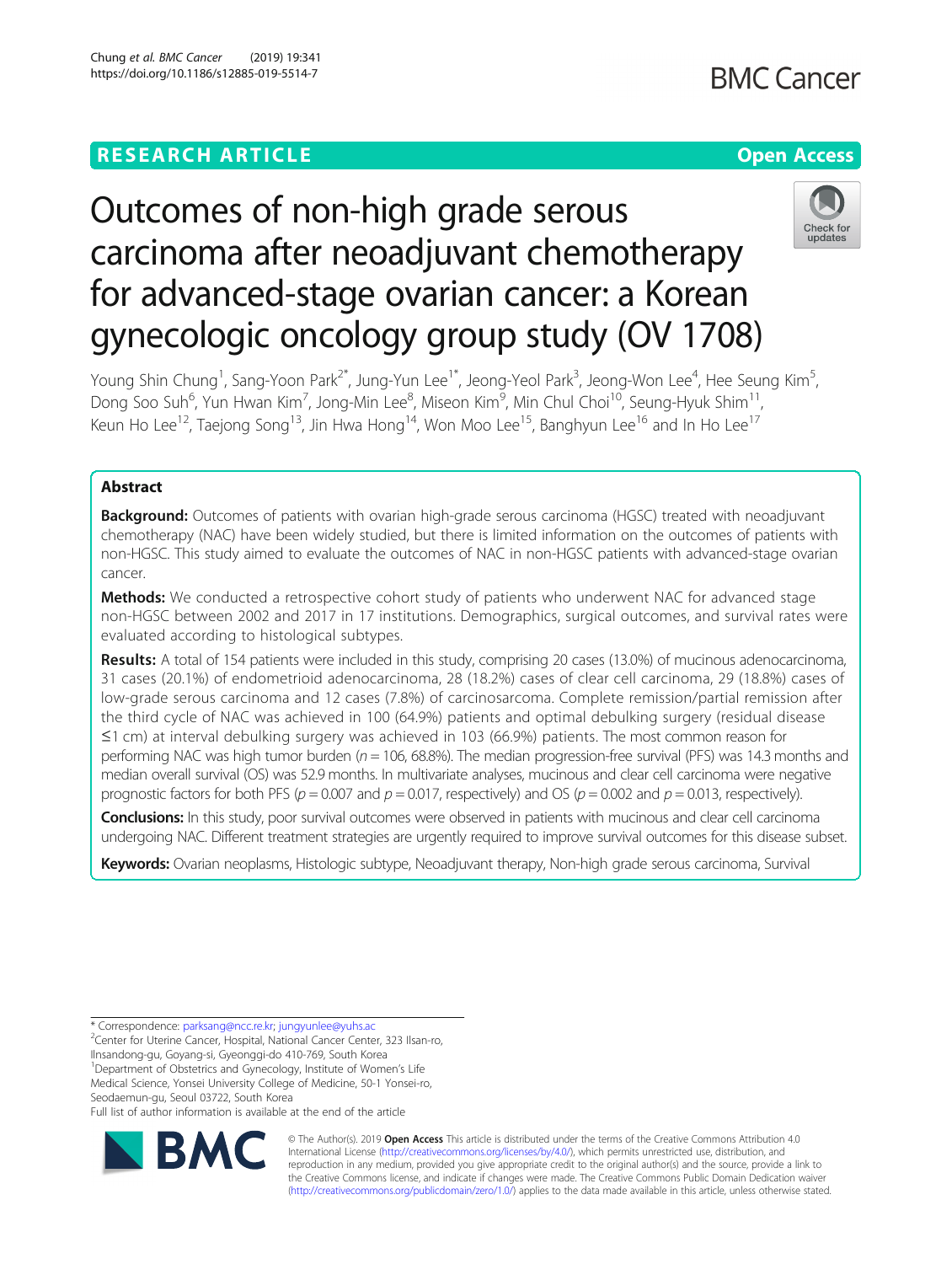#### Background

Ovarian cancer is the leading cause of death from gynecologic malignancy worldwide [[1](#page-8-0)]. In Korea, the incidence and mortality rates of ovarian cancer are steadily increasing [\[2](#page-8-0)–[4\]](#page-8-0). The standard treatment for advanced-stage ovarian cancer is cytoreductive surgery followed by platinum-based combination chemotherapy [[5,](#page-8-0) [6](#page-8-0)]. Despite an initial response to standard treatment, the overall 5-year survival rate of advanced-stage ovarian cancer is approximately 30% [\[7](#page-8-0)]. However, there has been no significant change in the accepted approach to treatment during the last two decades, which has hampered improvements in long-term survival [\[8\]](#page-8-0).

In part, this is due to epithelial ovarian cancer being considered as a heterogeneous disease across different histologic subtypes, including high-grade serous carcinoma (HGSC), clear cell carcinoma, endometrioid, mucinous carcinoma, and low-grade serous carcinoma (LGSC) [\[9](#page-8-0)]. Since 1999, the incidence of clear cell carcinoma has increased markedly across all age groups in Korea [[10\]](#page-8-0). Furthermore, histologic subtypes other than HGSC (non-HGSC) are known to have poorer clinical outcomes in response to conventional chemotherapy due to resistance and reduced sensitivity of these subtypes to chemotherapy  $[11–15]$  $[11–15]$  $[11–15]$  $[11–15]$  $[11–15]$ . Previous clinical data have indicated that survival outcome correlates with the histological subtype [\[11](#page-8-0)]. However, all ovarian cancers continue to be treated with the same therapeutic strategy regardless of subtype.

Some previous studies showed that patients with non-HGSC had poorer survival than those with HGSC in primary debulking surgery (PDS) [[14](#page-8-0)–[18](#page-8-0)]. There are several randomized studies showing that neoadjuvant chemotherapy (NAC) is non-inferior to PDS for patients with advanced epithelial ovarian cancer [\[19](#page-8-0)–[21\]](#page-8-0). However, NAC has primarily been evaluated by studies focusing on HGSC [[22\]](#page-8-0) and currently there are no published studies on NAC outcomes in patients with non-HGSC. Furthermore, although non-HGSC is considered a different disease entity than HGSC, it is not yet known whether the selection criteria for NAC and the treatment regimen of NAC should be the same for patients with non-HGSC as those for patients with HGSC.

Therefore, we conducted a multicenter retrospective cohort study to evaluate the clinical, surgical and survival outcomes of non-HGSC patients with advancedstage ovarian cancer after NAC.

#### Methods

From 2002 to 2017, 154 patients who had undergone NAC for advanced stage non-HGSC were enrolled from 17 institutions affiliated with the Korean Gynecologic Oncology Group (KGOG). We showed the number of enrolled patients from each institution in Additional file [1:](#page-7-0) Table S1.

We performed a retrospective cohort study and data were collected from medical records. This study was approved by the institutional review boards of the participating centers in accordance with the Declaration of Helsinki and the International Conference of Harmonization Good Clinical Practice Guidelines.

Inclusion criteria for patients were as follows: (1) diagnosed and histologically confirmed with non-HGSC subtype of epithelial ovarian cancer; (2) diagnosed with International Federation of Gynecology and Obstetrics (FIGO) stage III or IV; (3) received at least 1 cycle of NAC with or without interval debulking surgery (IDS); and (4) had available medical records and follow-up data. All cases diagnosed as non-HGSC subtype by cytologic evaluation of ascites/pleural effusion, image-guided aspiration biopsy, diagnostic laparoscopic/laparotomy biopsy, or after IDS were included. The exclusion criteria were as follows: (1) non-epithelial ovarian cancer; (2) HGSC; (3) FIGO stage I or II; (4) borderline epithelial ovarian cancer; and (5) PDS as primary therapy.

Reasons for the use of NAC varied due to the long-term, multicenter, retrospective nature of this analysis. Therefore, reasons for the use of NAC were collected from each patient.

Clinical staging of epithelial ovarian cancer was performed according to the FIGO system (2014) following the use of computed tomography (CT) and positron emission tomography (PET)/CT for preoperative imaging workup. Response to chemotherapy was evaluated after the third cycle of NAC using the Response Evaluation Criteria in Solid Tumors (RECIST) criteria [[23](#page-8-0)].

All patients received NAC as primary therapy with various regimens in accordance with institutional policy. Standard surgical procedure consisted of total hysterectomy, bilateral salpingo-oophorectomy, omentectomy, or retroperitoneal lymphadenectomy. Radical surgeries were defined as bowel resection, diaphragm/peritoneal surface stripping, splenectomy, liver resection, partial gastrectomy, or partial cystectomy/ureteroneocystostomy. Postoperative complications were graded according to the Memorial Sloan-Kettering Cancer Center's (MSKCC) surgical secondary events grading system [[24](#page-8-0)]. We defined the major surgical complications as MSKCC grade  $\geq$  3. After surgery, patients underwent various cycles and regimens of postoperative adjuvant chemotherapy (POAC). Histologic subtypes were confirmed according to the criteria of the World Health Organization classification; however, there was no central review of all microscopic slides. After the completion of primary treatment, all patients underwent institutional routine clinical follow-up, consisting of imaging studies and blood tests. During follow-up, clinical assessment including pelvic examination, serum CA-125 level were every 2–3 months, and imaging studies such as contrast-enhanced CT scan was performed every 6 months.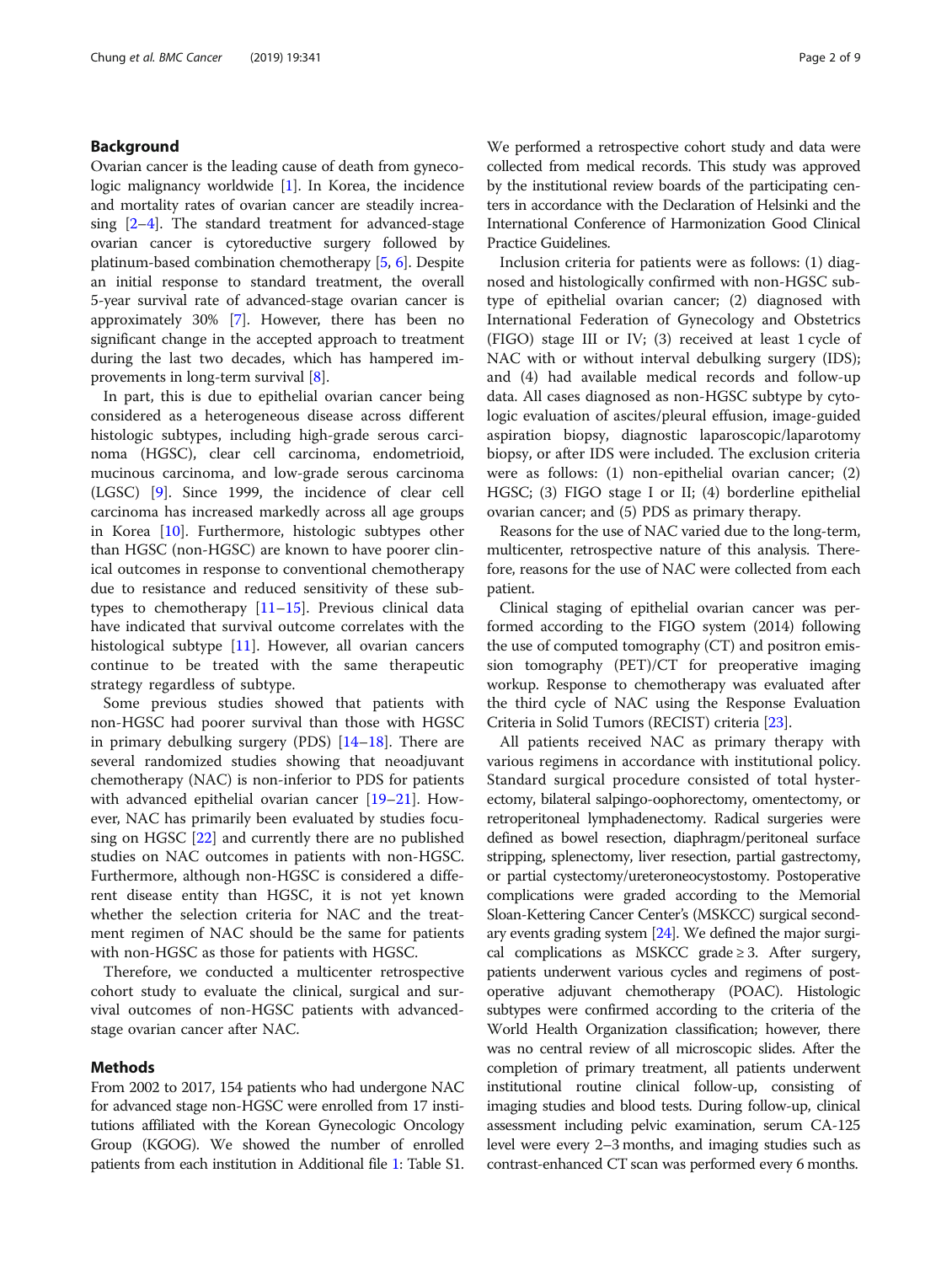#### Statistical analysis

Continuous variables were described as median and range (minimum and maximum value), while categorical data were described by frequencies and percentages (%). Progression-free survival (PFS) was defined as the time from the date of first NAC to the date of first recurrence or the date of last follow-up. Recurrence or progression was diagnosed by radiologic finding, but not by elevated CA-125 level alone. Overall survival (OS) was defined as the time from the date of first NAC to the date of death or the date of last follow-up. At each institution, survival data were extracted from their own cancer registry linked with death certificate. Kaplan-Meier survival curves were calculated using the log-rank test. Univariate and multivariate analyses were evaluated using a Cox proportional hazard model, and prognostic factors affecting PFS and OS were evaluated. A  $p$ -value  $< 0.05$ was considered to indicate statistical significance. Data were analyzed with IBM SPSS, version 23 for Windows (IBM Corp, Armonk, NY, USA).

#### Results

Baseline characteristics are shown in Table 1. Of the enrolled 154 patients, 20 patients (13.0%) were diagnosed with mucinous adenocarcinoma; 31 (20.1%) with endometrioid adenocarcinoma; 28 (18.2%) with clear cell carcinoma; 29 (18.8%) with LGSC; and 12 (7.8%) with carcinosarcoma. Three patients did not undergo IDS and 8 patients did not receive POAC. The median number of NAC cycles, POAC cycles, and total chemotherapy cycles were  $3$  (range: 1–10), 6 (range: 0–22), and 9 (range: 2–28), respectively. Most of patients treated with a platinum-taxane combination of NAC ( $n = 152$ , 98.7%) or POAC ( $n = 129, 83.6\%$ ). Various methods of diagnosis were used before NAC: cytology of ascites in 59 cases (38.3%), diagnostic laparoscopy/laparotomy in 41 cases (26.6%), aspiration biopsy in 31 cases (20.1%), and cytology of pleural effusion in 14 cases (9.1%). However, histologic subtypes were confirmed before NAC in only 46 cases ( $n = 29.9\%$ ). Therefore, in some cases NAC was administered regardless of histologic subtype and according to criteria such as high tumor burden, older age, or poor Eastern Cooperative Oncology Group (ECOG). The reasons (multi-selectable) for NAC in patients with non-HGSC were high tumor burden ( $n = 106$ , 68.8%), old age/poor ECOG ( $n = 24$ , 15.6%), considered as HGSC before NAC ( $n = 8$ , 5.2%), being referred from another hospital after NAC ( $n = 5$ , 3.3%), and others such as policy of each institution ( $n = 30$ , 19.5%). NAC was obtained in 13 patients (8.4%) with both high tumor burden and old age/poor ECOG.

The median follow-up duration was 20.3 months (range: 0.7–98.0 months), during which there were 107 recurrences and 56 deaths. Table [2](#page-3-0) shows treatment

#### **Table 1** Baseline characteristics of patients ( $n = 154$ )

| Characteristics                                    | N(%)                 |
|----------------------------------------------------|----------------------|
| Median age, years (range)                          | 54.0 (27.0–79.0)     |
| Median BMI at diagnosis, kg/m <sup>2</sup> (range) | 22.5 (12.9–31.9)     |
| Median baseline CA-125 level, U/mL (range)         | 808.0 (9.0-19,800.0) |
| FIGO stage, n (%)                                  |                      |
| Ш                                                  | 68 (44.2)            |
| IV                                                 | 86 (55.8)            |
| ASA score, n (%)                                   |                      |
| $1 - 2$                                            | 122 (79.2)           |
| $3 - 4$                                            | 21 (13.6)            |
| Unknown                                            | 11(7.2)              |
| Histologic subtype, n (%)                          |                      |
| Mucinous                                           | 20 (13.0)            |
| Endometrioid                                       | 31(20.1)             |
| Clear cell                                         | 28 (18.2)            |
| LGSC                                               | 30 (19.5)            |
| Carcinosarcoma                                     | 12(7.8)              |
| Undifferentiated                                   | 20 (13.0)            |
| Mixed                                              | 5(3.3)               |
| Anaplastic                                         | 2(1.3)               |
| Transitional                                       | 3(2.0)               |
| Squamous cell carcinoma                            | 2(1.3)               |
| Ewing's sarcoma                                    | 1(0.6)               |
| Method of diagnosis, n (%)                         |                      |
| Ascites cytology                                   | 59 (38.3)            |
| Pleural effusion cytology                          | 14(9.1)              |
| Aspiration biopsy                                  | 31(20.1)             |
| Diagnostic laparoscopy                             | 24 (15.6)            |
| Diagnostic laparotomy                              | 4(2.6)               |
| Laparoscopy in other hospital                      | 12(7.8)              |
| Laparotomy in other hospital                       | 1(0.6)               |
| Others                                             | 5(3.3)               |
| Not diagnosed before NAC                           | 4(2.6)               |
| Confirm the histologic subtype before NAC, n (%)   |                      |
| No                                                 | 108 (70.1)           |
| Yes                                                | 46 (29.9)            |
| <b>HGSC</b>                                        | 5(3.3)               |
| Mucinous                                           | 7(4.6)               |
| Endometrioid                                       | 4(2.6)               |
| Clear cell                                         | 8(5.2)               |
| LGSC                                               | 9(5.9)               |
| Carcinosarcoma                                     | 2(1.3)               |
| Others                                             | 11(7.1)              |
| Reasons for performing NAC <sup>*</sup> , n (%)    |                      |
| Old age / poor ECOG                                | 24 (15.6)            |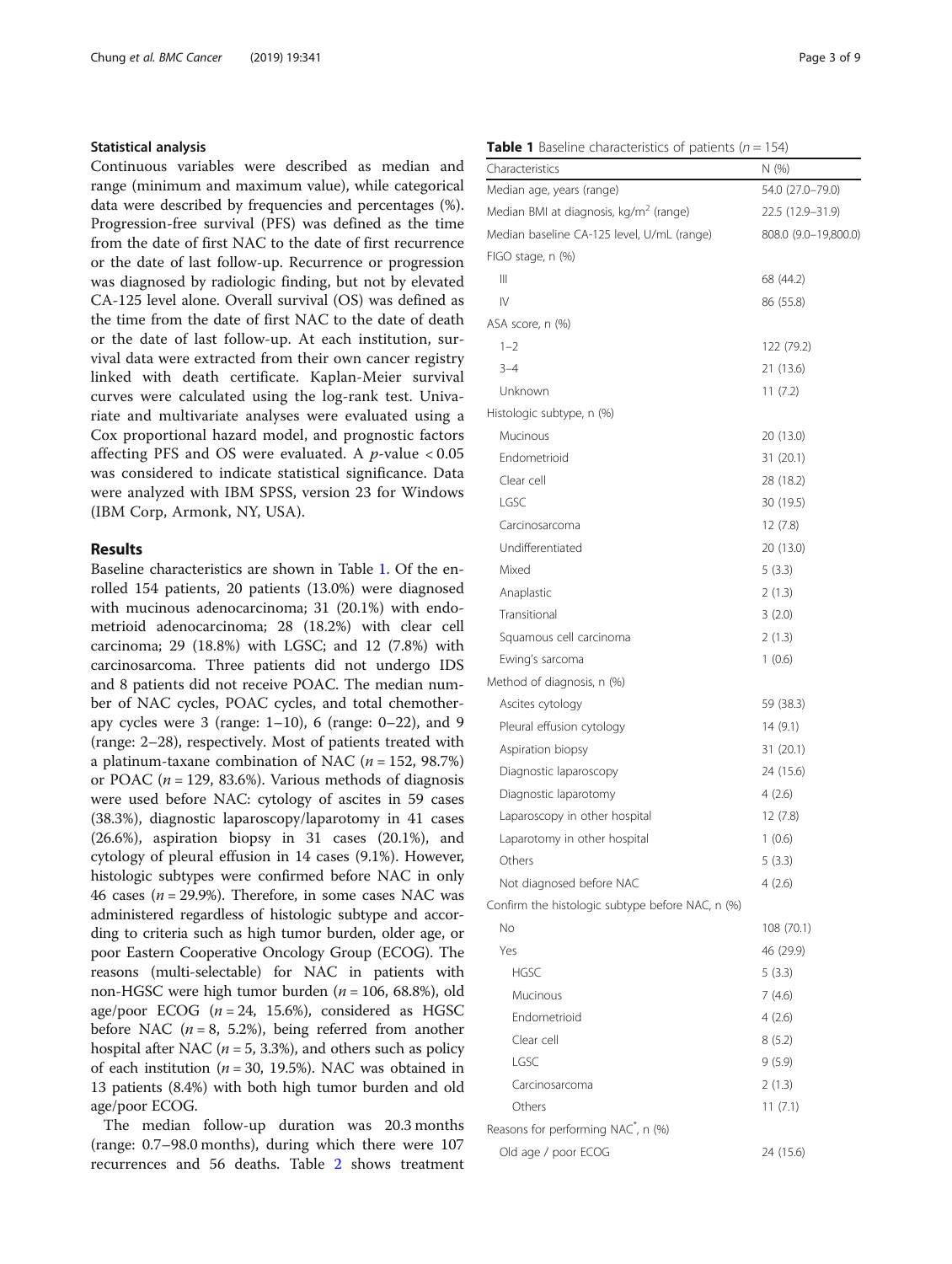<span id="page-3-0"></span>**Table 1** Baseline characteristics of patients ( $n = 154$ ) (Continued)

| Characteristics                        | N (%)      |  |
|----------------------------------------|------------|--|
| High tumor burden                      | 106 (68.8) |  |
| Considered as HGSC before NAC          | 8(5.2)     |  |
| Refer from other hospital after NAC    | 5(3.3)     |  |
| Others                                 | 30 (19.5)  |  |
| NAC regimens, n (%)                    |            |  |
| Paclitaxel + carboplatin               | 137 (89.0) |  |
| Paclitaxel + cisplatin                 | 6(3.9)     |  |
| Docetaxel + carboplatin                | 8(5.2)     |  |
| Paclitaxel + carboplatin + bevacizumab | 1(0.6)     |  |
| Others                                 | 2(1.3)     |  |
| POAC regimens, n (%)                   |            |  |
| Paclitaxel + carboplatin               | 114 (74.0) |  |
| Paclitaxel + cisplatin                 | 5(3.2)     |  |
| Docetaxel + carboplatin                | 9(5.8)     |  |
| Paclitaxel + carboplatin + bevacizumab | 1(0.6)     |  |
| Others                                 | 17 (11.0)  |  |
| Not done                               | 8(5.2)     |  |

BMI body mass index, CA 125 cancer antigen 125, FIGO Federation of Gynecology and Obstetrics, ASA American Society of Anesthesiologists, NAC neoadjuvant chemotherapy, POAC postoperative adjuvant chemotherapy, HGSC high-grade serous carcinoma, LGSC low-grade serous carcinoma, ECOG Eastern Cooperative Oncology Group

\* Multi-selectable

outcomes after NAC and surgical outcomes. In response to NAC, decrease of CA-125 levels by more than 90% and normalization of CA-125 levels (< 35 U/mL) from baseline to after the third cycle of NAC were observed in 61 (39.6%) and 49 (31.8) patients, respectively. After the third cycle of NAC, 100 (64.9%) patients showed complete remission or partial remission based on RECIST criteria. However, we could not know the response rate after the third cycle of NAC of 26 patients who received less than 3 cycles of NAC ( $n = 23$ ) or did not perform any imaging workup after the third cycle of NAC  $(n = 3)$ .

Regarding surgical outcomes, 103 (66.9%) patients underwent optimal debulking surgery (residual disease ≤1 cm). One hundred fifteen (74.7%) patients underwent lymphadenectomy and of these, 63 patients (40.9%) had lymph node metastasis. Sixty-three (40.9%) women had positive peritoneal cytology during IDS. Eight patients (5.2%) experienced major complications (MSKCC  $grade \geq 3$ ) related to surgery.

Survival analysis showed that the median PFS was 14.3 months and the median OS was 52.9 months (Fig. [1](#page-4-0)). The Kaplan-Meier curves stratified by histologic subtypes are shown in Fig. [2.](#page-4-0) PFS and OS differed significantly according to histologic subtypes (PFS,  $p = 0.002$ ; OS,  $p < 0.001$ ). The median PFS by subtype was as follows: 6.9 months for mucinous adenocarcinoma,

| Table 2 Treatment outcomes after NAC/IDS |  |
|------------------------------------------|--|
|------------------------------------------|--|

| Characteristics                          | N (%)      |
|------------------------------------------|------------|
| NAC response                             |            |
| CA-125, n (%)                            |            |
| $CA-125$ after 3rd NAC < 35              | 49 (31.8)  |
| CA-125 reduction rate ≥ 90%              | 61 (39.6)  |
| Response rate after 3rd NAC, n (%)       |            |
| <b>CR</b>                                | 2(1.3)     |
| PR                                       | 98 (63.6)  |
| SD                                       | 21 (13.6)  |
| PD                                       | 7(4.5)     |
| Unknown                                  | 26 (16.9)  |
| Surgical outcome                         |            |
| Surgery extent, n (%)                    |            |
| Standard                                 | 82 (53.3)  |
| Radical                                  | 69 (44.8)  |
| Not surgery                              | 3(1.9)     |
| Residual disease after IDS, n (%)        |            |
| $\leq$ 1 cm                              | 103 (66.9) |
| $>1$ cm                                  | 25 (16.2)  |
| Unknown                                  | 26 (16.9)  |
| Lymphadenectomy, n (%)                   |            |
| $(-)$                                    | 36 (23.4)  |
| $(+)$                                    | 115 (74.7) |
| Unknown                                  | 3(1.9)     |
| Lymph node metastasis, n (%)             |            |
| No                                       | 88 (57.2)  |
| Yes                                      | 63 (40.9)  |
| Unknown                                  | 3(1.9)     |
| Peritoneal cytology, n (%)               |            |
| Negative                                 | 57 (37.0)  |
| Positive                                 | 63 (40.9)  |
| Not tested                               | 27 (17.5)  |
| Unknown                                  | 7(4.6)     |
| Postoperative complications <sup>®</sup> |            |
| $0 - 2$                                  | 143 (92.9) |
| $3 - 5$                                  | 8(5.2)     |
| Unknown                                  | 3(1.9)     |

NAC neoadjuvant chemotherapy, IDS interval debulking surgery, HGSC highgrade serous carcinoma, CA 125 cancer antigen 125, CR complete response, PR partial response, SD stable disease, PD progressive disease \*

According to the Memorial Sloan-Kettering Cancer Center's surgical secondary events grading system

17.4 months for endometrioid adenocarcinoma, 9.6 months for clear cell carcinoma, 16.6 months for LGSC, and 12.6 months for carcinosarcoma. The median OS by subtype was as follows: 12.2 months for mucinous adenocarcinoma, 35.7 months for clear cell carcinoma,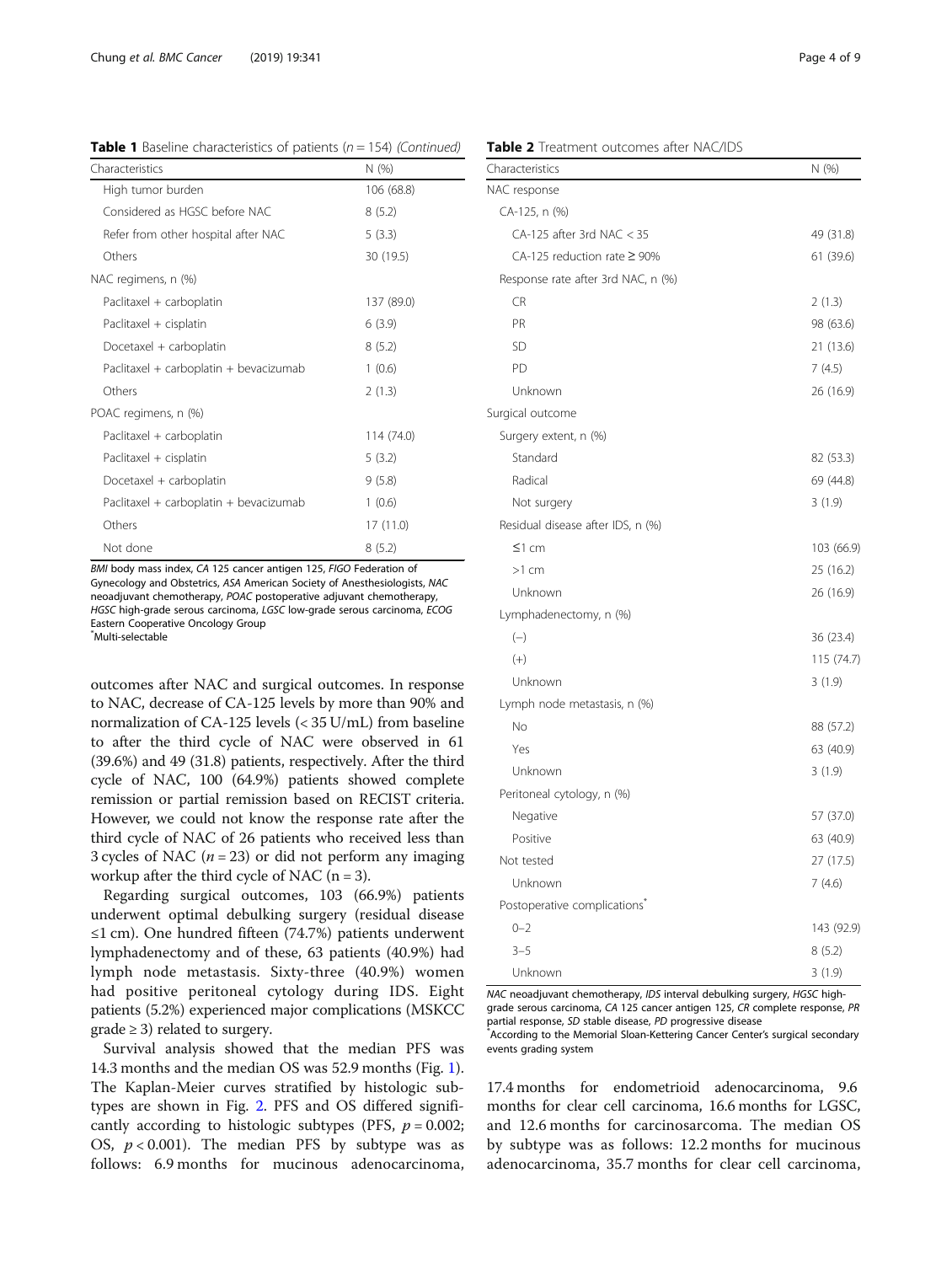<span id="page-4-0"></span>

65.9 months for LGSC, and 31.0 months for carcinosarcoma, while the median OS for endometrioid adenocarcinoma was not reached. Overall, mucinous adenocarcinoma and clear cell carcinoma appeared to have the poorest survival prognosis. Multivariate Cox proportional hazards regression showed that American Society of Anesthesiologists score, residual tumor, and lymph node dissection all demonstrated an independent significant impact on PFS and OS. Furthermore, mucinous carcinoma was found to be a significantly negative predictor for both PFS (hazard ratio [HR]: 2.31, 95% confidence interval [CI]: 1.26–4.24,  $p = 0.007$ ) and OS (HR: 3.24, 95% CI: 1.54–6.82, p = 0.002). Similarly, clear cell carcinoma also appeared to be a poor prognostic factor for both PFS (HR: 1.92, 95% CI: 1.12–3.29,  $p = 0.017$ ) and OS (HR: 2.56, 95% CI: 1.21–5.30,  $p = 0.013$ ) in patients who received NAC (Table [3\)](#page-5-0). Survival outcomes were

significantly poorer in patients with mucinous (PFS,  $p < 0.001$ ; OS,  $p < 0.001$ ) or clear cell subtype (PFS,  $p = 0.001$ ; OS,  $p = 0.002$ ) compared to other subtypes (Fig. [3\)](#page-6-0).

#### **Discussion**

In this multicenter retrospective cohort study, we found that non-HGSC had a poor response rate after the third cycle of NAC, low rate of optimal debulking surgery compared to other studies mainly focused on HGSC. In the CHORUS trial [\[19](#page-8-0)], HGSC subtype rate was 71% and optimal debulking surgery rate was 73% and in Surgical Complications Related to Primary or Interval Debulking in Ovarian Neoplasms [[21](#page-8-0)], HGSC subtype rate was 98.1%, optimal debulking surgery rate was 90.4%, and complete response/partial response rate according to RECIST was 90.9% in the NAC group.

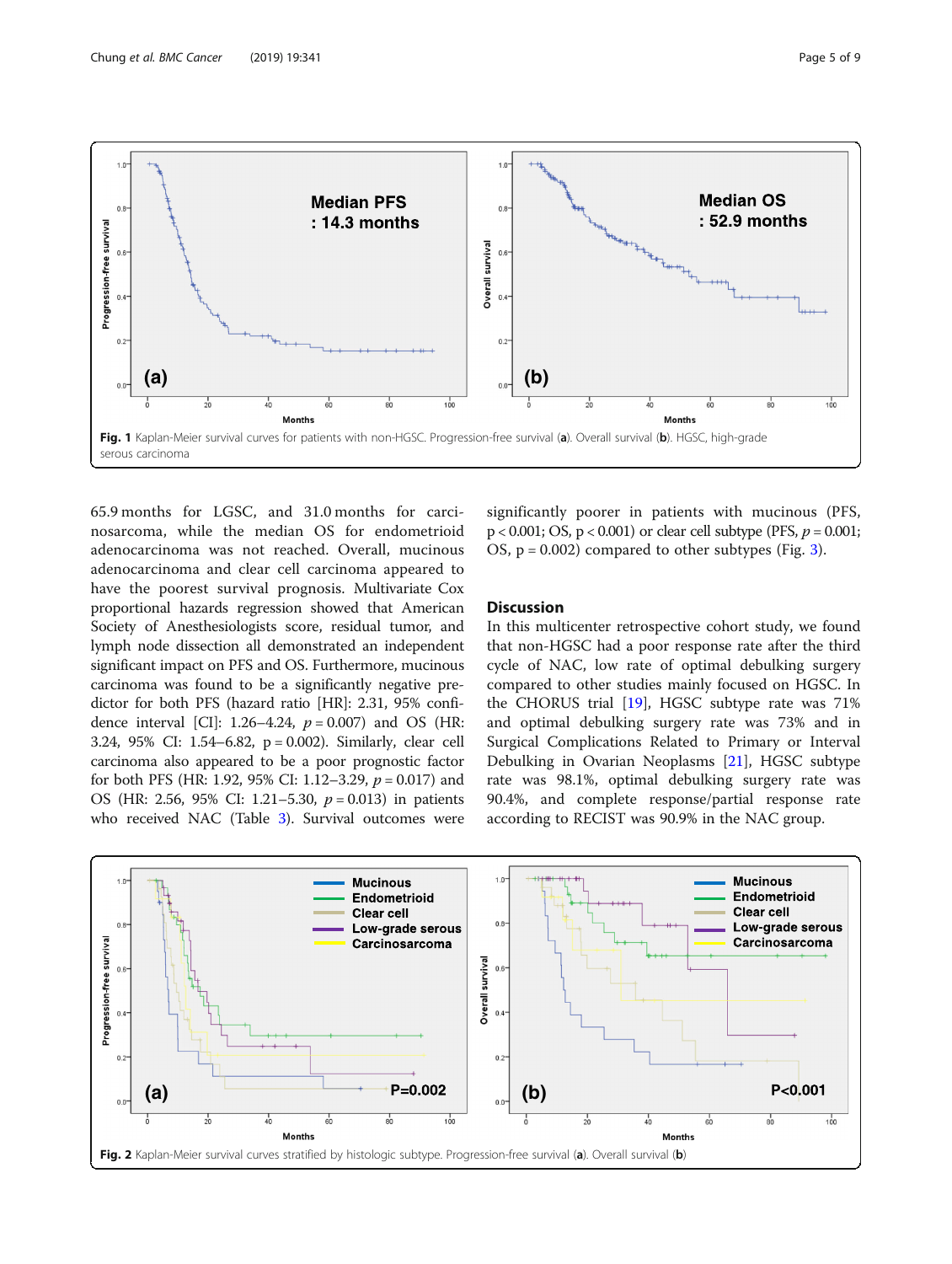| Page 6 o |  |
|----------|--|
|          |  |

| Variables                    | PFS                        |                            | <b>OS</b>                  |                          |
|------------------------------|----------------------------|----------------------------|----------------------------|--------------------------|
|                              | Univariate analysis        | Multivariate analysis      | Univariate analysis        | Multivariate analysis    |
|                              | HR (95% CI) P              | HR (95% CI) P              | HR (95% CI) P              | HR (95% CI) P            |
| Age (years)                  |                            |                            |                            |                          |
| $<$ 55                       | 1.00 (Reference)           | 1.00 (Reference)           | 1.00 (Reference)           | 1.00 (Reference)         |
| $\geq 55$                    | 0.99 (0.67-1.44) 0.939     | 1.33 (0.80-2.20) 0.268     | 1.14 (0.67-1.92) 0.634     | 1.51 (0.75-3.04) 0.245   |
| ASA                          |                            |                            |                            |                          |
| $1 - 2$                      | 1.00 (Reference)           | 1.00 (Reference)           | 1.00 (Reference)           | 1.00 (Reference)         |
| $3 - 4$                      | 2.29 (1.37-3.84) 0.002     | 2.38 (1.26-4.51) 0.008     | $3.12$ (1.64-5.90) < 0.001 | 3.24 (1.54-6.82) 0.009   |
| Baseline CA-125 level (U/ml) |                            |                            |                            |                          |
| $≤800$                       | 1.00 (Reference)           | 1.00 (Reference)           | 1.00 (Reference)           | 1.00 (Reference)         |
| >800                         | $1.04$ (0.71-1.53) 0.826   | 1.14 (0.69-1.90) 0.605     | 0.79 (0.47-1.34) 0.382     | 0.93 (0.45-1.91) 0.838   |
| FIGO stage                   |                            |                            |                            |                          |
| Ш                            | 1.00 (Reference)           | 1.00 (Reference)           | 1.00 (Reference)           | 1.00 (Reference)         |
| $\mathsf{IV}$                | $0.91$ (0.62-1.33) 0.629   | $0.74$ (0.47-1.18) 0.210   | 0.75 (0.44-1.26) 0.277     | 0.62 (0.32-1.24) 0.177   |
| Histology                    |                            |                            |                            |                          |
| Others                       | 1.00 (Reference)           | 1.00 (Reference)           | 1.00 (Reference)           | 1.00 (Reference)         |
| Mucinous                     | $2.64$ (1.54-4.50) < 0.001 | 2.31 (1.26-4.24) 0.007     | $4.69$ (2.48-8.85) < 0.001 | 3.24 (1.54-6.82) 0.002   |
| Clear cell                   | 2.10 (1.30-3.42) 0.003     | 1.92 (1.12-3.29) 0.017     | 2.62 (1.37-4.99) 0.004     | 2.56 (1.21-5.30) 0.013   |
| Residual disease             |                            |                            |                            |                          |
| $\leq$ 1 cm                  | 1.00 (Reference)           | 1.00 (Reference)           | 1.00 (Reference)           | 1.00 (Reference)         |
| $>1$ cm                      | $2.86$ (1.75-4.66) < 0.001 | 2.40 (1.43-4.04) 0.001     | $3.46$ (1.89-6.33) < 0.001 | 2.43 (1.28-4.63) 0.007   |
| Surgery extent               |                            |                            |                            |                          |
| Standard                     | 1.00 (Reference)           | 1.00 (Reference)           | 1.00 (Reference)           | 1.00 (Reference)         |
| Radical                      | 0.94 (0.64-1.39) 0.771     | 1.75 (1.02-2.99) 0.042     | $0.98$ (0.57-1.67) 0.933   | 1.86 (0.97-3.56) 0.062   |
| <b>LND</b>                   |                            |                            |                            |                          |
| No                           | 1.00 (Reference)           | 1.00 (Reference)           | 1.00 (Reference)           | 1.00 (Reference)         |
| Yes                          | $0.67$ (0.17-2.76) 0.004   | $0.33$ (0.18-0.61) < 0.001 | $0.36(0.09 - 1.49)0.002$   | $0.32$ (0.16-0.62) 0.001 |
| LN metastasis                |                            |                            |                            |                          |
| No                           | 1.00 (Reference)           | 1.00 (Reference)           | 1.00 (Reference)           | 1.00 (Reference)         |
| Yes                          | 1.03 (0.25-4.26) 0.074     | $2.89$ (1.65-5.07) < 0.001 | $0.46$ (0.11-1.97) 0.553   | 1.78 (0.74-4.32) 0.201   |

<span id="page-5-0"></span>

PFS progression-free survival, OS overall survival, HR hazard ratio, CI confidence interval, ASA American Society of Anesthesiologists, CA-125 cancer antigen 125, FIGO Federation of Gynecology and Obstetrics, M/C Mucinous/Clear, LND lymph node dissection, LN lymph node

The survival outcome in our study was not poor compared to the European Organization for Research and Treatment of Cancer (EORTC) 55,971 [\[20\]](#page-8-0) and in the CHORUS trial. The median PFS and OS for patients were 12 and 30 months, respectively, in the EORTC study and 12 and 24.1 months, respectively, in the CHORUS trial in the NAC group. However, we found that mucinous and clear cell subtypes in our study have poor survival from survival curves stratified by histologic subtypes and they could be independent prognostic factors for survival.

Ovarian cancer is typically considered as a single disease with a notably heterogeneous group of neoplasms. In particular, the pathogenesis of non-HGSCs has been shown to be unique for each histologic subtype, and the clinical understanding of the pathology and molecular biology of each subtype continues to improve. However, the current guidelines suggest the same treatment strategies for patients with ovarian cancer regardless of subtype. The findings of the present study show that different histologic subtypes have different prognoses, and the response to standard chemotherapy is generally poor in non-HGSC. Therefore, further studies and approaches that explore individualized treatment strategies for histologic subtypes are necessary.

In the NAC setting, maximal surgical effect is excluded and sensitivity and response to NAC has been a wellknown prognostic factor for survival in advanced-stage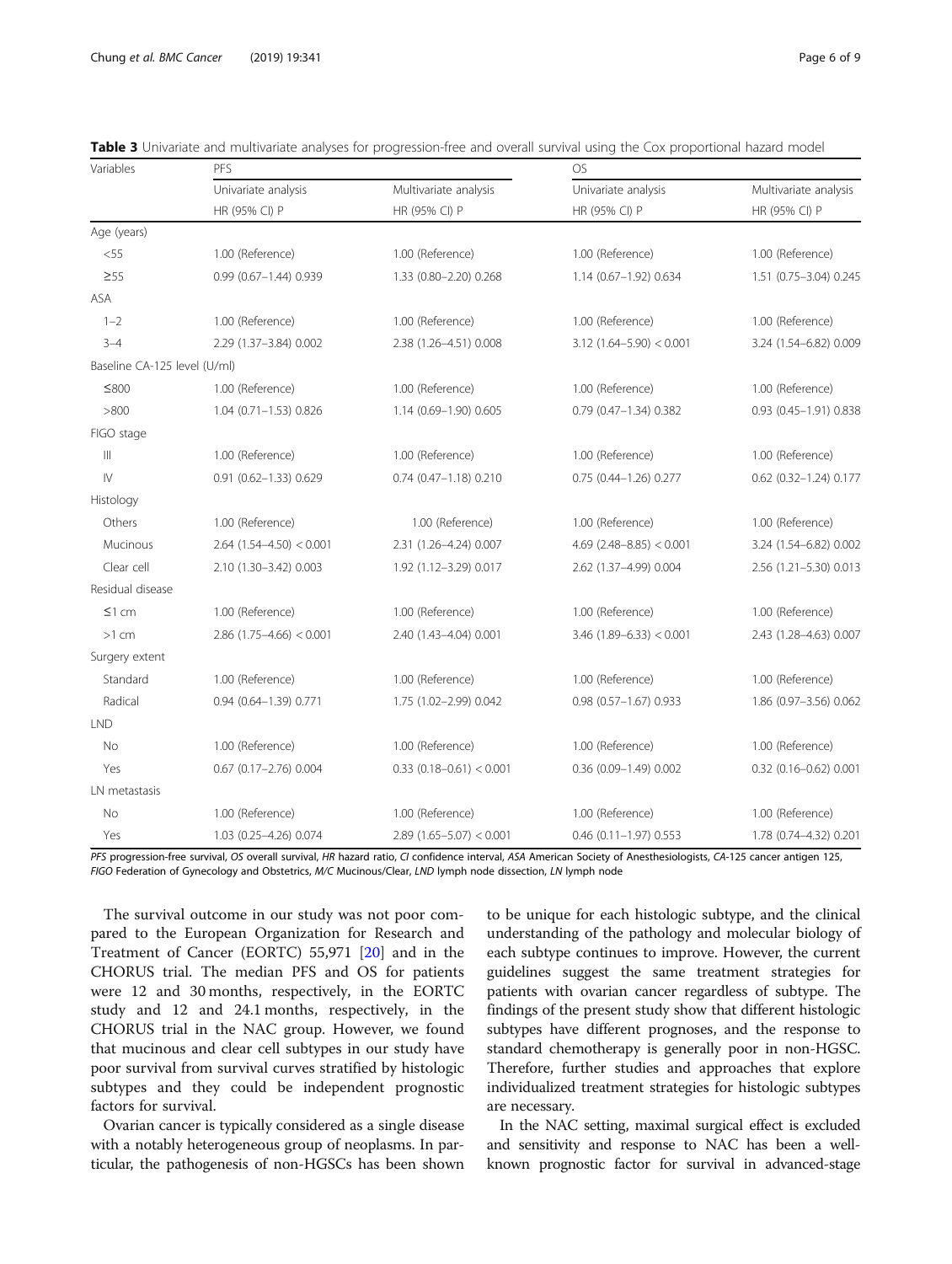<span id="page-6-0"></span>

ovarian cancer. While patients with HGSC tend to have good responses to taxane-platinum combination regimens, there are limited comparable data for patients with non-HGSC. Non-HGSC is not as frequent as HGSC, and thus it can be difficult to acquire prospective data. With data of the Korean Central Cancer registry, we previously showed that no improvement of survival outcomes was observed for patients with clear cell carcinoma and mucinous carcinoma during the past 20 years [\[8\]](#page-8-0); additionally, it was not clear whether the selection criteria and regimen of NAC for patients with non-HGSC should be the same as those of patients with HGSC.

In the current study, confirmation of the histologic subtype before NAC was not common; indeed, the histologic subtypes of only 46 patients (29.9%) were identified before NAC. Thus, approximately 70% of the patients in our cohort received NAC without a histologic subtype evaluation. Histologic subtypes can be determined by diagnostic laparoscopy/laparotomy relatively easily, but cytologic evaluation of ascites and pleural effusions is more difficult. In our cohort, diagnostic laparoscopy/ laparotomy was performed for just 41 patients (26.6%). An increased use of diagnostic laparoscopy could improve the rate of patients for whom histologic subtypes are identified prior to the decision to use treatment options such as PDS or NAC. Although we could not be sure for improved survival if patients without determining histologic subtypes underwent PDS instead of NAC, we could at least give a chance for clinical trials targeting specific molecular alterations associated with histologic subtypes. There is an unmet clinical need for novel therapeutic approaches tailored to patients with non-HGSC after NAC.

Recently, studies of specific histologic subtypes have been completed or are ongoing. For example, significantly higher levels of estrogen receptor (ER), progesterone receptor (PR), and E-cadherin have been shown to be expressed in LGSC compared to HGSC, [[25](#page-8-0)] and a consideration of these differences may lead to the development of different therapeutic strategies [\[26](#page-8-0)–[29\]](#page-8-0). Based on retrospective studies [\[29](#page-8-0)] showing the benefits of letrozole maintenance, MD Anderson group suggested a randomized phase III trial comparing letrozole and chemotherapy in LGSC. The MEK inhibitor (MILO) trial is a phase III study investigating the efficacy of MEK 162, a MEK inhibitor, compared to physician choice chemotherapy for recurrent or persistent LGSC. A phase III trial (Gynecologic Oncology Group (GOG)-241) compared the efficacy of chemotherapy regimens for mucinous carcinoma: capecitabine-oxaliplatin versus carboplatin-paclitaxel and with or without bevacizumab in mucinous subtype tumors was closed early for slow accrual, and neither of regimen clearly improved PFS or OS [[30](#page-8-0), [31](#page-8-0)]. Furthermore, in mucinous carcinoma, trastuzumab (Herceptin) may be effective for patients with HER2 overexpression [[32\]](#page-8-0).

Efforts are ongoing worldwide to identify better strategies for treating clear cell carcinoma, as conventional chemotherapy is considered to be less effective for this particular subtype. One randomized phase III trial (Japanese Gynecologic Oncology Group (JGOG) 3017) compared an irinotecan-cisplatin regimen with a conventional paclitaxel-carboplatin regimen for clear cell carcinoma, but the irinotecan-cisplatin regimen did not show a significant survival benefit [\[33\]](#page-8-0). Clear cell carcinoma frequently has both PIK3CA mutation (oncogene) and ARID1A mutation (tumor suppressor gene) [[34](#page-8-0)]. The GOG recently completed accrual of patients for a frontline, phase II study of temsirolimus, an mTOR inhibitor, used following paclitaxel/carboplatin as a first-line therapy in treating patients with newly diagnosed stage III/IV clear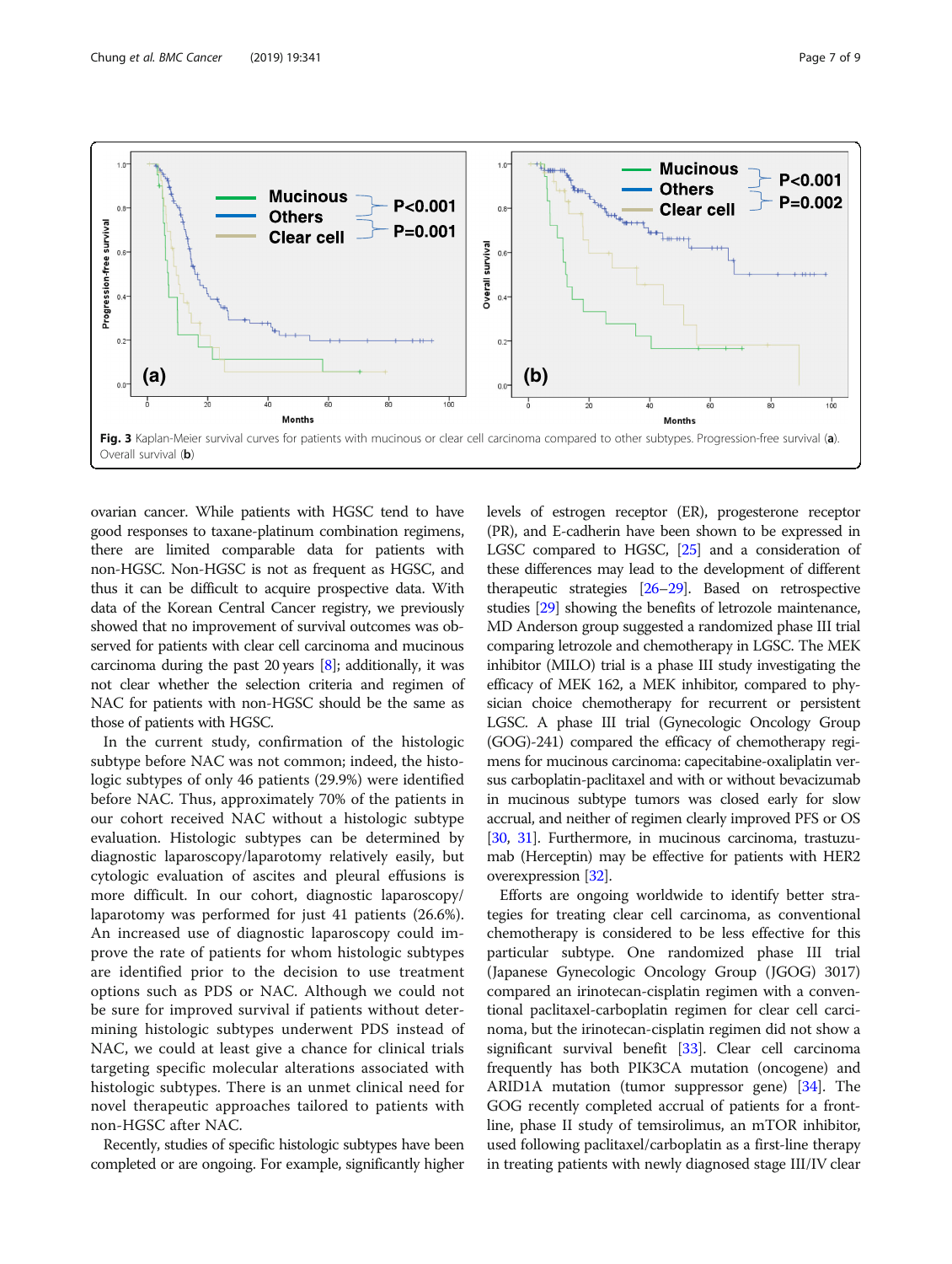<span id="page-7-0"></span>cell carcinoma (GOG-268). However, studies of each non-HGSC subtypes have been evaluated only in patients who underwent PDS. There are no studies to identify better strategies or develop of novel molecular target therapy for non-HGSC subtypes in patients who underwent NAC/IDS. Therefore, further studies are needed to suggested optimal therapies for non-HGSC subtypes.

This study has several limitations. First, a central pathology review was not performed. Central pathology review could establish uniform pathologic criteria for specimens from patients used in studies by reducing interobserver variability. Furthermore, this study includes quite a number of undifferentiated subtypes with unclear specific subtype. These data could be more accurately represented by a central pathology review. Second, because this study was performed as a multicenter retrospective analysis, no uniform selection criteria for NAC were established. Selection for NAC was determined by the patient's physical status, age, extent of the tumor burden, and policy of each institution, among other factors.

Despite these limitations, however, the current study is an important contribution to existing literature, as it is the first large retrospective analysis to evaluate the outcomes of non-HGSC patients after NAC in advanced-stage ovarian cancer.

#### Conclusions

In this study, significantly poor response rates and low rate of optimal debulking surgery were observed among patients with non-HGSC subtypes. Mucinous and clear cell carcinomas in particular could be negative prognostic factors for survival. Therefore, our findings suggest that different treatment strategies are essential and further studies with addition of targeted agents based on biomarker should be incorporated with priority to improve survival outcomes of patients with this disease subset.

#### Additional file

[Additional file 1:](https://doi.org/10.1186/s12885-019-5514-7) Table S1. The list of enrolled patients from each institution (DOCX 24 kb)

#### Abbreviations

CI: Confidence interval; CT: Computed tomography; ECOG: Eastern Cooperative Oncology Group; FIGO: Federation of Gynecology and Obstetrics; HGSC: High-grade serous carcinoma; HR: Hazard ratio; IDS: Interval debulking surgery; KGOG: Korean Gynecologic Oncology Group; LGSC: Lowgrade serous carcinoma; MSKCC: Memorial Sloan-Kettering Cancer Center; NAC: Neoadjuvant chemotherapy; OS: Overall survival; PDS: Primary debulking surgery; PET: Positron emission tomography; PFS: Progression-free survival; POAC: Postoperative adjuvant chemotherapy; RECIST: Response Evaluation Criteria in Solid Tumors

#### Acknowledgments

Not applicable.

#### Funding

This research was supported by the Bio & Medical Technology Development Program of the National Research Foundation (NRF) funded by the Ministry of Science, ICT & Future Planning (2017M3A9E8029714) and SHINPOONG PHARM.CO., LTD. The sponsors played no role in the study design, data collection, or analysis, or decision to submit the article for publication.

#### Availability of data and materials

The datasets used and/or analyzed during the current study are available from the corresponding author on reasonable request.

#### Authors' contributions

Conceptualization: YSC, SYP, JYL, JYP, JWL, HSK, DSS, YHK, JML, MK, MCC, SHS, KHL, TS, JHH, WML, BL, and IHL. Methodology: JWL, HSK, MCC, DSS, and YHK. Software: JWL, HSK, IHL, DSS, and YHK. Validation: YSC, SYP, JYL, JYP, KHL, JWL, and HSK. Formal Analysis: YSC, JYL, YHK, JML, SHS, BL, MK, and MCC. Investigation: JWL, HSK, KHL, DSS, and YHK. Resources: TS, JHH, KHL, SHS, WML, BL, and IHL. Data Curation: YSC, JML, MK, MCC, JYL, TS, JHH, and WML. Writing - original draft: YSC, SYP, JYL, and JYP. Writing - review & editing: YSC, SYP, JYL, JYP, JWL, IHL, BL, HSK, and DSS. Visualization: YSC, JYL, YHK, WML, JML, MK, and MCC. Supervision: TS, JHH, WML, SHS, BL, and IHL. Project Administration: YSC, SYP, JYL, JYP, KHL, JWL, HSK, and DSS. Funding Acquisition: YSC, JML, MK, JYL, SHS, TS, JHH, and WML. All authors read and approved the final manuscript.

#### Ethics approval and consent to participate

This study was approved by the institutional review board of Severance Hospital at Yonsei University College of Medicine (No. 4–2018-0518) and was performed in accordance with the Declaration of Helsinki and the International Conference of Harmonization Good Clinical Practice Guidelines. The requirement to obtain a written informed consent was waived by the institutional review board of Severance Hospital at Yonsei University College of Medicine because our study was retrospective research based on medical records, and this research presented no more than minimal risk of harm to subjects.

#### Consent for publication

Not applicable.

#### Competing interests

The authors declare that they have no competing interests.

#### Publisher's Note

Springer Nature remains neutral with regard to jurisdictional claims in published maps and institutional affiliations.

#### Author details

<sup>1</sup>Department of Obstetrics and Gynecology, Institute of Women's Life Medical Science, Yonsei University College of Medicine, 50-1 Yonsei-ro, Seodaemun-gu, Seoul 03722, South Korea. <sup>2</sup> Center for Uterine Cancer Hospital, National Cancer Center, 323 Ilsan-ro, Ilnsandong-gu, Goyang-si, Gyeonggi-do 410-769, South Korea. <sup>3</sup>Department of Obstetrics and Gynecology, University of Ulsan College of Medicine, Asan Medical Center, Seoul, South Korea. <sup>4</sup>Department of Obstetrics and Gynecology, Samsung Medical Center, Sungkyunkwan University School of Medicine, Seoul, South Korea. <sup>5</sup>Department of Obstetrics and Gynecology, Seoul National University College of Medicine, Seoul, South Korea. <sup>6</sup>Department of Obstetrics and Gynecology, Pusan National University School of Medicine, and Biomedical Research Institute, Pusan National University Hospital, Busan, South Korea. 7 Division of Gynecologic Oncology, Department of Obstetrics and Gynecology, Ewha Womans University College of Medicine, Seoul, South Korea. <sup>8</sup> Department of Obstetrics and Gynecology, Kyung Hee University Hospital at Gangdong, Kyung Hee University College of Medicine, Seoul, South Korea. <sup>9</sup>Department of Obstetrics and Gynecology, CHA Gangnam Medical Center, CHA University College of Medicine, Seoul, South Korea. <sup>10</sup>Comprehensive Gynecologic Cancer Center, CHA Bundang Medical Center, CHA University, Seongnam, South Korea. 11Department of Obstetrics and Gynecology, Konkuk University School of Medicine, Seoul, South Korea.<br><sup>12</sup>Department of Obstetrics and Gynecology, Seoul St. Mary's Hospital, College of Medicine, The Catholic University of Korea, Seoul, South Korea. <sup>13</sup>Department of Obstetrics and Gynecology, Kangbuk Samsung Hospital,